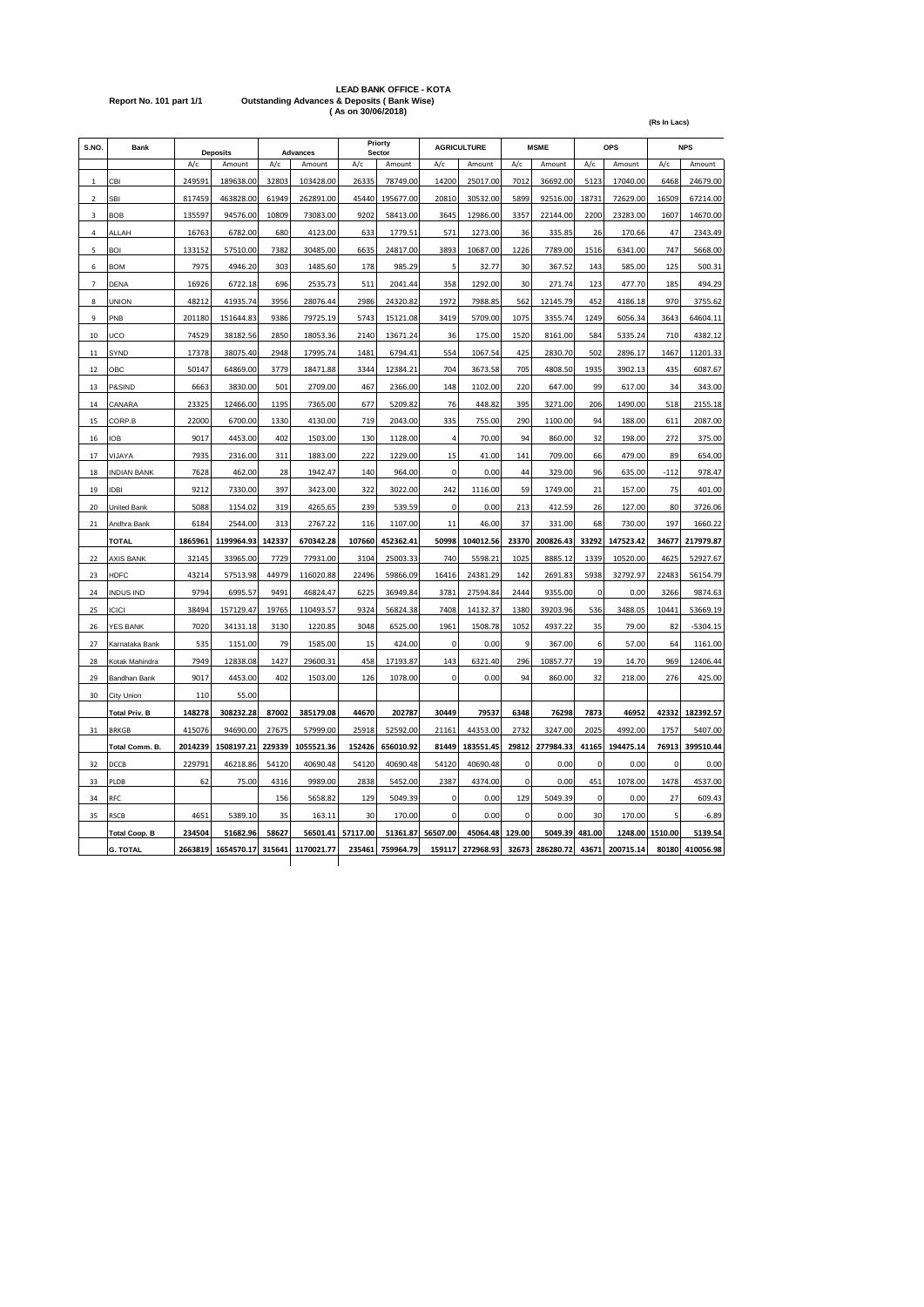|                         |                       | ( As on 30/06/2018) |          |                          |          |             |                                |                |                          |                |                          |  |  |  |
|-------------------------|-----------------------|---------------------|----------|--------------------------|----------|-------------|--------------------------------|----------------|--------------------------|----------------|--------------------------|--|--|--|
| S.NO.                   |                       |                     |          |                          |          | Agriculture |                                |                |                          |                |                          |  |  |  |
|                         | <b>Bank</b>           | <b>CROP LOAN</b>    |          | <b>TERM LOAN</b>         |          |             | AGRI.<br><b>INFRASTRUCTURE</b> |                | AGRI.<br>ANCILLARY       |                | <b>Total Agriculture</b> |  |  |  |
|                         |                       | A/c                 | Amount   | A/c                      | Amount   | A/c         | Amount                         | A/c            | Amount                   | A/c            | Amount                   |  |  |  |
| $\mathbf 1$             | CBI                   | 11372               | 16424.00 | 2777                     | 8089.00  | 50          | 502                            | $\mathbf{1}$   | $\overline{\phantom{a}}$ | 14200          | 25017.00                 |  |  |  |
| $\overline{\mathbf{c}}$ | <b>SBI</b>            | 17901               | 25547.00 | 2296                     | 3427.00  | 549         | 1246                           | 64             | 312.00                   | 20810          | 30532.00                 |  |  |  |
| 3                       | <b>BOB</b>            | 2227                | 5736.00  | 690                      | 736.00   | 35          | 51                             | 693            | 6463.00                  | 3645           | 12986.00                 |  |  |  |
| 4                       | ALLAH                 | 451                 | 1057.00  | 120                      | 216.00   |             |                                |                |                          | 571            | 1273.00                  |  |  |  |
| 5                       | <b>BOI</b>            | 3308                | 8990.00  | 585                      | 1697.00  |             |                                |                |                          | 3893           | 10687.00                 |  |  |  |
| 6                       | <b>BOM</b>            |                     |          | 5                        | 32.77    |             |                                |                |                          | 5              | 32.77                    |  |  |  |
| 7                       | <b>DENA</b>           | 349                 | 1289.00  | 9                        | 3.00     |             |                                |                |                          | 358            | 1292.00                  |  |  |  |
| 8                       | <b>UNION</b>          | 1805                | 5037.47  | 157                      | 2159.54  | 10          | 791.84                         |                |                          | 1972           | 7988.85                  |  |  |  |
| 9                       | PNB                   | 2105                | 4343.00  | 1307                     | 1322.00  |             |                                | $\overline{7}$ | 44.00                    | 3419           | 5709.00                  |  |  |  |
| 10                      | UCO                   | 35                  | 150.00   | $\mathbf{1}$             | 25.00    |             |                                |                |                          | 36             | 175.00                   |  |  |  |
| 11                      | SYND                  | 516                 | 1005.54  | 38                       | 62.00    |             |                                |                |                          | 554            | 1067.54                  |  |  |  |
| 12                      | ОВС                   | 684                 | 3058.26  | 8                        | 180.94   | 4           | 6.1                            | 8              | 428.28                   | 704            | 3673.58                  |  |  |  |
| 13                      | P&SIND                | 144                 | 1080.00  | 4                        | 22.00    |             |                                |                |                          | 148            | 1102.00                  |  |  |  |
| 14                      | CANARA                | 74                  | 441.82   | $\mathbf 2$              | 7.00     |             |                                |                |                          | 76             | 448.82                   |  |  |  |
| 15                      | CORP.B                | 325                 | 728.00   | 10                       | 27.00    |             |                                |                |                          | 335            | 755.00                   |  |  |  |
| 16                      | <b>IOB</b>            |                     |          | $\mathbf{1}$             | 2.00     | 3           | 68                             |                |                          | $\overline{4}$ | 70.00                    |  |  |  |
| 17                      | VIJAYA                | 15                  | 41.00    |                          |          |             |                                |                |                          | 15             | 41.00                    |  |  |  |
| 18                      | <b>INDIAN BANK</b>    |                     |          |                          |          |             |                                |                |                          | $\mathbf 0$    | 0.00                     |  |  |  |
| 19                      | <b>IDBI</b>           | 213                 | 1102.00  | 29                       | 14.00    |             |                                |                |                          | 242            | 1116.00                  |  |  |  |
| 20                      | United Bank           |                     |          |                          |          |             |                                |                |                          | $\pmb{0}$      | 0.00                     |  |  |  |
| 21                      | Andhra Bank           | 8                   | 28.00    | 3                        | 18.00    |             |                                |                |                          | 11             | 46.00                    |  |  |  |
|                         | <b>Total Nat.Bank</b> | 41532               | 76058.09 | 8042                     | 18040.25 | 651         | 2664.94                        | 773            | 7249.28                  | 50998          | 104012.56                |  |  |  |
| 22                      | <b>AXIS BANK</b>      | 415                 | 2048.74  | 325                      | 3549.47  |             |                                |                |                          | 740            | 5598.21                  |  |  |  |
| 23                      | <b>HDFC</b>           | 9013                | 10837.29 | 6008                     | 3965.00  | 1395        | 9579                           |                |                          | 16416          | 24381.29                 |  |  |  |
| 24                      | <b>INDUS IND</b>      |                     |          | 3781                     | 27594.84 |             |                                |                |                          | 3781           | 27594.84                 |  |  |  |
| 25                      | ICICI                 | 2522                | 6005.91  | 2643                     | 4049.23  | 2243        | 4077.23                        |                |                          | 7408           | 14132.37                 |  |  |  |
| 26                      | YES BANK              | 26                  | 51.00    | 1935                     | 1457.78  |             |                                |                |                          | 1961           | 1508.78                  |  |  |  |
| 27                      | Karnataka Bank        |                     |          |                          |          |             |                                |                |                          | 0              | 0.00                     |  |  |  |
| 28                      | Kotak Mahindra        | 13                  | 506.18   | 130                      | 5815.22  |             |                                |                |                          | 143            | 6321.40                  |  |  |  |
| 29                      | Bandhan Bank          |                     |          | $\overline{\phantom{a}}$ | 2.00     |             |                                |                |                          |                |                          |  |  |  |
| 30                      | City Union            |                     |          |                          |          |             |                                |                |                          |                |                          |  |  |  |
|                         | <b>Total Priv. B</b>  | 11989               | 19449.12 | 14824                    | 46433.54 | 3638        | 13656.23                       | 0              | $\pmb{0}$                | 30451          | 79538.89                 |  |  |  |
| 31                      | <b>BRKGB</b>          | 16555               | 37583.00 | 479                      | 1102.00  | 4127        | 5668                           |                |                          | 21161          | 44353.00                 |  |  |  |
|                         | Total Comm. B.        | 53521               | 95507    | 22866                    | 64474    | 4289        | 16321                          | 773            | 7249                     | 81449          | 183551                   |  |  |  |
| 32                      | DCCB                  | 54120               | 40690.48 |                          |          |             |                                |                |                          | 54120          | 40690.48                 |  |  |  |
| 33                      | PLDB                  | 273                 | 702.00   | 903                      | 1628.00  | 1211        | 2044                           |                |                          | 2387           | 4374.00                  |  |  |  |
| 34                      | RFC                   |                     |          |                          |          |             |                                |                |                          | 0              | 0.00                     |  |  |  |
| 35                      | <b>RSCB</b>           |                     |          |                          |          |             |                                |                |                          |                |                          |  |  |  |
|                         | <b>Total Coop. B</b>  |                     |          |                          |          |             |                                | 0              | 0.00                     | 0              | 0.00                     |  |  |  |
|                         | <b>G. TOTAL</b>       | 70076               | 133090   | 23345                    | 65576    | 8416        | 21989                          | 773            |                          | 7249 102610    | 227904                   |  |  |  |

### **Report No. 101 part 1/2 Outstanding Advances & Deposits ( Bank Wise)**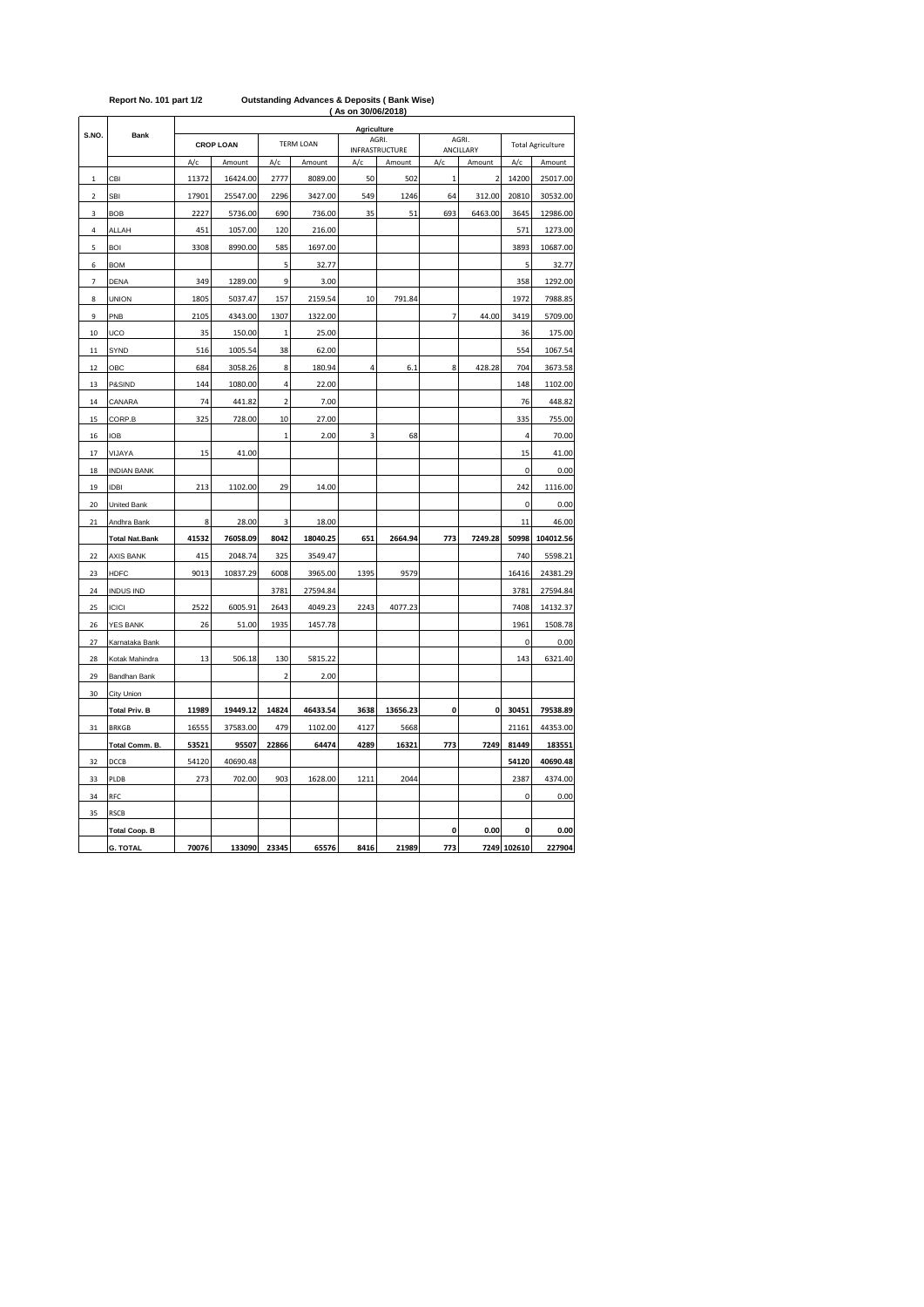|             | $1.6$ point not not paint the<br>ouwanang Aavanooo<br>a poposno i panu mooj<br>(As on 30/06/2018)<br><b>MSME</b> |       |             |              |             |                |              |                |                      |                   |                 |  |  |  |
|-------------|------------------------------------------------------------------------------------------------------------------|-------|-------------|--------------|-------------|----------------|--------------|----------------|----------------------|-------------------|-----------------|--|--|--|
| S.NO.       | Bank                                                                                                             |       | Micro Entp. |              | Small Entp. |                | Medium Entp. |                | Khadi & vill. Indus. | <b>Total MSME</b> |                 |  |  |  |
|             |                                                                                                                  | A/c   | Amount      | A/c          | Amount      | A/c            | Amount       | A/c            | Amount               | A/c               | Amount          |  |  |  |
| $\mathbf 1$ | CBI                                                                                                              | 2336  | 10148.00    | 4633         | 25789.00    | 5              | 463.00       | 38             | 292                  | 7012              | 36692.00        |  |  |  |
| 2           | SBI                                                                                                              | 5196  | 28683.00    | 549          | 47178.00    | 154            | 16655.00     |                |                      | 5899              | 92516.00        |  |  |  |
| 3           | <b>BOB</b>                                                                                                       | 3097  | 16057.00    | 260          | 6087.00     |                |              |                |                      | 3357              | 22144.00        |  |  |  |
| 4           | ALLAH                                                                                                            | 35    | 312.00      | $\mathbf{1}$ | 23.85       |                |              |                |                      | 36                | 335.85          |  |  |  |
| 5           | BOI                                                                                                              | 1174  | 5315.00     | 35           | 1094.00     | $\overline{2}$ | 1340.00      | 15             | 40                   | 1226              | 7789.00         |  |  |  |
| 6           | <b>BOM</b>                                                                                                       | 29    | 347.57      | $\mathbf 1$  | 19.95       |                |              |                |                      | 30                | 367.52          |  |  |  |
| 7           | DENA                                                                                                             | 27    | 173.00      | 3            | 98.74       |                |              |                |                      | 30                | 271.74          |  |  |  |
| 8           | <b>UNION</b>                                                                                                     | 385   | 8082.45     | 176          | 4056.89     | $\,1\,$        | 6.45         |                |                      | 562               | 12145.79        |  |  |  |
| 9           | PNB                                                                                                              | 869   | 2308.74     | 204          | 1025.00     |                |              | $\overline{2}$ | 22.00                | 1075              | 3355.74         |  |  |  |
| 10          | UCO                                                                                                              | 1520  | 8161.00     |              |             |                |              |                |                      | 1520              | 8161.00         |  |  |  |
| 11          | SYND                                                                                                             | 244   | 1669.90     | 181          | 1160.80     |                |              |                |                      | 425               | 2830.70         |  |  |  |
| 12          | OBC                                                                                                              | 604   | 3599.15     | 98           | 670.10      | 3              | 539.25       |                |                      | 705               | 4808.50         |  |  |  |
| 13          | P&SIND                                                                                                           | 165   | 481.00      | 55           | 166.00      |                |              |                |                      | 220               | 647.00          |  |  |  |
| 14          | CANARA                                                                                                           | 355   | 2166.00     | 40           | 1105.00     |                |              |                |                      | 395               | 3271.00         |  |  |  |
| 15          | CORP.B                                                                                                           | 250   | 750.00      | 40           | 350.00      |                |              |                |                      | 290               | 1100.00         |  |  |  |
| 16          | <b>IOB</b>                                                                                                       | 80    | 758.00      | 14           | 102.00      |                |              |                |                      | 94                | 860.00          |  |  |  |
| 17          | VIJAYA                                                                                                           | 135   | 615.00      | 6            | 94.00       |                |              |                |                      | 141               | 709.00          |  |  |  |
| 18          | <b>INDIAN BANK</b>                                                                                               | 42    | 234.00      | $\mathbf 2$  | 95.00       |                |              |                |                      | 44                | 329.00          |  |  |  |
| 19          | <b>IDBI</b>                                                                                                      | 56    | 1694.00     | 3            | 55.00       |                |              |                |                      | 59                | 1749.00         |  |  |  |
| 20          | United Bank                                                                                                      | 212   | 284.15      | $\mathbf{1}$ | 128.44      |                |              |                |                      | 213               | 412.59          |  |  |  |
| 21          | Andhra Bank                                                                                                      | 36    | 271.00      | $\mathbf{1}$ | 60.00       |                |              |                |                      | 37                | 331.00          |  |  |  |
|             | <b>Total Nat. Bank</b>                                                                                           | 16847 | 92110       | 6303         | 89359       | 165            | 19004        | 55             | 354                  | 23370             | 200826.43       |  |  |  |
| 22          | <b>AXIS BANK</b>                                                                                                 | 1025  | 8885.12     |              |             |                |              |                |                      | 1025              | 8885.12         |  |  |  |
| 23          | HDFC                                                                                                             | 142   | 2691.83     |              |             |                |              |                |                      | 142               | 2691.83         |  |  |  |
| 24          | <b>INDUS IND</b>                                                                                                 | 1650  | 2197.00     | 794          | 7158.00     |                |              |                |                      | 2444              | 9355.00         |  |  |  |
| 25          | ICICI                                                                                                            | 1116  | 25409.96    | 233          | 12637.90    | 31             | 1156.10      |                |                      | 1380              | 39203.96        |  |  |  |
| 26          | Yes Bank                                                                                                         | 1025  | 2519.48     | 20           | 775.56      | 7              | 1642.18      |                |                      | 1052              | 4937.22         |  |  |  |
| 27          | Karnataka Bank                                                                                                   | 6     | 325.00      | 3            | 42.00       |                |              |                |                      | 9                 | 367.00          |  |  |  |
| 28          | Kotak Mahindra                                                                                                   | 149   | 5432.41     | 88           | 2739.20     | 58             | 2589.23      | $\mathbf{1}$   | 96.93                | 296               | 10857.77        |  |  |  |
| 29          | Bandhan Bank                                                                                                     | 80    | 758.00      | 14           | 102.00      |                |              |                |                      | 94                | 860.00          |  |  |  |
| 30          | City Union                                                                                                       |       |             |              |             |                |              |                |                      |                   |                 |  |  |  |
|             | <b>Total Priv.B</b>                                                                                              | 5193  | 48219       | 1152         | 23455       | 96             | 5388         | 1              | 97                   | 6442              | 77157.90        |  |  |  |
| 31          | <b>BRKGB</b>                                                                                                     | 2732  | 3247.00     |              |             |                |              |                |                      | 2732              | 3247.00         |  |  |  |
|             | Total Comm. B.                                                                                                   | 22040 | 140329      | 7455         | 112813      | 261            | 24391        | 56             | 451                  | 29812             | 277984.33       |  |  |  |
| 32          | DCCB                                                                                                             |       |             |              |             |                |              |                |                      | 0                 | 0.00            |  |  |  |
| 33          | PLDB                                                                                                             |       |             |              |             |                |              |                |                      | 0                 | 0.00            |  |  |  |
| 34          | RFC                                                                                                              | 71    | 1376.08     | 58           | 3673.31     |                |              |                |                      | 129               | 5049.39         |  |  |  |
| 35          | <b>RSCB</b>                                                                                                      |       |             |              |             |                |              |                |                      |                   |                 |  |  |  |
|             | <b>Total Coop.Bank</b>                                                                                           | 71    | 1376        | 58           | 3673        | 0              | 0            | 0              | 0                    | 129               | 5049.39         |  |  |  |
|             | <b>G. TOTAL</b>                                                                                                  | 24843 | 144952      | 7513         | 116487      | 261            | 24391        | 56             | 451                  |                   | 32673 286280.72 |  |  |  |

## **Report No. 101 part 1/3 Outstanding Advances & Deposits ( Bank Wise)**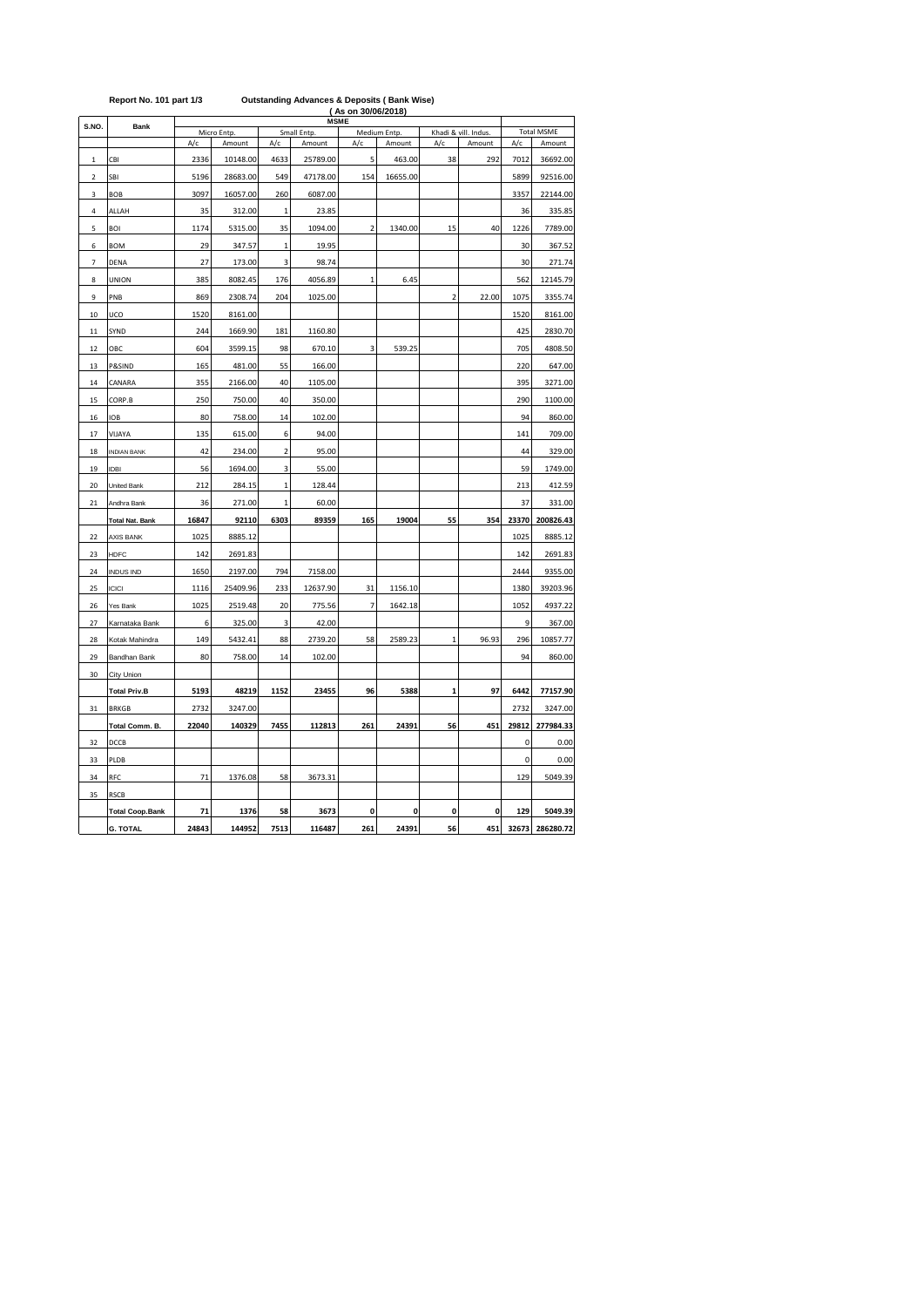|                |                        |                |             |       |              |                |            |                    | <b>Other Priorty Sector</b> |             |                  |             |                |             |                  |
|----------------|------------------------|----------------|-------------|-------|--------------|----------------|------------|--------------------|-----------------------------|-------------|------------------|-------------|----------------|-------------|------------------|
| S.NO.          | <b>BANK</b>            |                | Edu. Loan   |       | Housing Loan |                | Other Loan |                    | <b>Export Credit</b>        |             | Reneawble Energy |             | Social Infras. |             | <b>Total OPS</b> |
|                |                        | A/c            | Amount      | A/c   | Amount       | A/c            | Amount     | A/c                | Amount                      | A/c         | Amount           | A/c         | Amount         | A/c         | Amount           |
| $\mathbf{1}$   | CBI                    | 1421           | 4280.00     | 2564  | 9945.00      | 1138           | 2815.00    |                    |                             |             |                  |             |                | 5123        | 17040            |
| $\mathcal{P}$  | SBI                    | 4591           | 2876.00     | 7491  | 66877.00     | 6649           | 2876.00    |                    |                             |             |                  |             |                | 18731       | 72629            |
| 3              | BOB                    | 238            | 732.00      | 1674  | 14798.00     | 288            | 7753.00    |                    |                             |             |                  |             |                | 2200        | 23283            |
| 4              | ALLAH                  | $\overline{7}$ | 12.70       | 19    | 157.96       |                |            |                    |                             |             |                  |             |                | 26          | 171              |
| 5              | BOI                    | 80             | 251.00      | 558   | 5580.00      | 878            | 510.00     |                    |                             |             |                  |             |                | 1516        | 6341             |
| 6              | <b>BOM</b>             | 25             | 83.00       | 75    | 477.00       | 43             | 25.00      |                    |                             |             |                  |             |                | 143         | 585              |
| $\overline{7}$ | DENA                   | 12             | 48.00       | 55    | 407.70       | 56             | 22.00      |                    |                             |             |                  |             |                | 123         | 478              |
| 8              | UNION                  | 49             | 374.00      | 298   | 2872.18      | 105            | 940.00     |                    |                             |             |                  |             |                | 452         | 4186             |
| 9              | PNB                    | 471            | 1286.77     | 671   | 4737.57      | 107            | 32.00      |                    |                             |             |                  |             |                | 1249        | 6056             |
| $10\,$         | UCO                    | 75             | 212.10      | 509   | 5123.14      |                |            |                    |                             |             |                  |             |                | 584         | 5335             |
| 11             | SYND                   | 27             | 80.00       | 321   | 2204.21      | 154            | 611.96     |                    |                             |             |                  |             |                | 502         | 2896             |
| 12             | ОВС                    | 174            | 353.75      | 1741  | 3310.28      | 20             | 238.10     |                    |                             |             |                  |             |                | 1935        | 3902             |
| 13             | P&SIND                 | 9              | 14.00       | 65    | 408.00       | 25             | 195.00     |                    |                             |             |                  |             |                | 99          | 617              |
| 14             | CANARA                 | 42             | 203.00      | 164   | 1287.00      |                |            |                    |                             |             |                  |             |                | 206         | 1490             |
| 15             | CORP.B                 | 13             | 24.00       | 25    | 118.00       | 56             | 46.00      |                    |                             |             |                  |             |                | 94          | 188              |
| 16             | <b>IOB</b>             | 11             | 2.00        | 21    | 196.00       |                |            |                    |                             |             |                  |             |                | 32          | 198              |
| 17             | <b>NALIV</b>           | 12             | 20.00       | 42    | 416.00       | 12             | 43.00      |                    |                             |             |                  |             |                | 66          | 479              |
| 18             | <b>INDIAN BANK</b>     | 16             | 52.00       | 80    | 583.00       |                |            |                    |                             |             |                  |             |                | 96          | 635              |
| 19             | <b>IDBI</b>            | 12             | 55.00       | 9     | 102.00       |                |            |                    |                             |             |                  |             |                | 21          | 157              |
| 20             | United Bank            | 5              | 18.00       | 21    | 109.00       |                |            |                    |                             |             |                  |             |                | 26          | 127              |
| 21             | Andhra Bank            | 5              | 15.00       | 63    | 715.00       |                |            |                    |                             |             |                  |             |                | 68          | 730              |
|                | <b>Total Nat. Bank</b> | 7295           | 10992       | 16466 | 120424       | 9531           | 16107      | $\mathbf 0$        | $\mathbf{0}$                | 0           | 0                | 0           | $\pmb{0}$      | 33292       | 147523           |
| 22             | <b>AXIS BANK</b>       | 11             | 77.00       | 1328  | 10443.00     |                |            |                    |                             |             |                  |             |                | 1339        | 10520            |
| 23             | HDFC                   |                |             | 1135  | 8114.97      | 4803           | 24678.00   |                    |                             |             |                  |             |                | 5938        | 32793            |
| 24             | <b>INDUS IND</b>       |                |             |       |              |                |            |                    |                             |             |                  |             |                | 0           | 0                |
| 25             | <b>ICICI</b>           | 18             | 51.00       | 480   | 3432.05      | 38             | 5.00       |                    |                             |             |                  |             |                | 536         | 3488             |
| 26             | Yes Bank               |                |             | 24    | 77.00        | 11             | 2.00       |                    |                             |             |                  |             |                | 35          | 79               |
| 27             | Karnataka Bank         | $\overline{1}$ | 6.00        | 5     | 51.00        |                |            |                    |                             |             |                  |             |                | 6           | 57               |
| 28             | Kotak Mahindra         | 19             | 14.70       |       |              |                |            |                    |                             |             |                  |             |                | 19          | 15               |
| 29             | Bandhan Bank           | 11             | 22.00       | 21    | 196.00       |                |            |                    |                             |             |                  |             |                | 32          | 218              |
| 30             | City Union             |                |             |       |              |                |            |                    |                             |             |                  |             |                |             |                  |
|                | <b>Total Priv.B</b>    | 60             | 171         | 2993  | 22314        | 4852           | 24685      | 0                  | 0                           | 0           | $\mathbf 0$      | $\mathbf 0$ | 0              | 7873        | 46952            |
| 31             | <b>BRKGB</b>           | 64             | 219.00      | 378   | 3868.00      | 1583           | 905.00     |                    |                             |             |                  |             |                | 2025        | 4992             |
|                | Total Comm. B.         | 7355           | 11163       | 19459 | 142738       | 14383          | 40792      | $\pmb{\mathsf{o}}$ | $\mathbf 0$                 | $\mathbf 0$ | $\mathbf{0}$     | $\pmb{0}$   | $\pmb{0}$      | 41165       | 194475           |
| 32             | DCCB                   |                |             |       |              |                |            |                    |                             |             |                  |             |                | $\mathbf 0$ | 0                |
| 33             | PLDB                   |                |             | 451   | 1078.00      |                |            |                    |                             |             |                  |             |                | 451         | 1078             |
| 34             | RFC                    |                |             |       |              |                |            |                    |                             |             |                  |             |                | 0           | 0                |
| 35             | <b>RSCB</b>            |                |             | 23    | 115.00       | $\overline{7}$ | 55.00      |                    |                             |             |                  |             |                | 30          | 170              |
|                | <b>Total Coop.Bank</b> | 0              | $\mathbf 0$ | 474   | 1193         | $\overline{ }$ | 55         | 0                  | $\mathbf 0$                 | 0           | 0                | 0           | $\pmb{0}$      | 481         | 1248             |
|                | <b>G. TOTAL</b>        | 7419           | 11382       | 20311 | 147799       | 15973          | 41752      | $\pmb{\mathsf{o}}$ | $\mathbf{0}$                | 0           | 0                | 0           | $\mathbf 0$    | 43671       | 200715.14        |

## **Report No. 101 part 1/4 Outstanding Advances & Deposits ( Bank Wise) ( As on 30/06/2018)**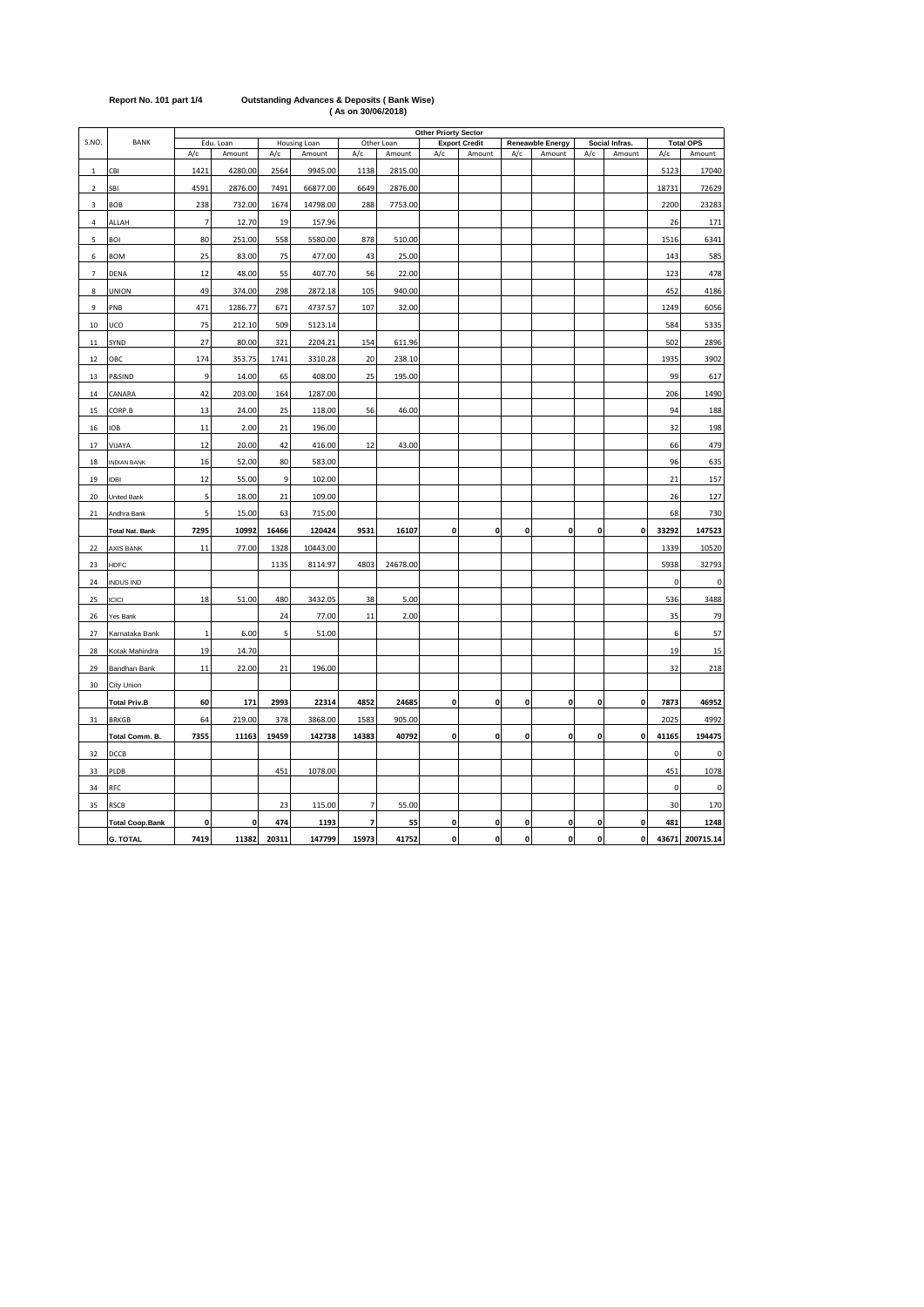| S.NO.          | Bank                   |                | <b>Weakar Section</b> | <b>SCST</b><br><b>MINORITY</b> |                      |                |                      | <b>WOMEN</b>   | (Rs in lacs)<br>PMEGP |             |         |
|----------------|------------------------|----------------|-----------------------|--------------------------------|----------------------|----------------|----------------------|----------------|-----------------------|-------------|---------|
|                | A/c<br>Amount          |                | A/c                   | Amount                         | A/c                  | Amount         | A/c                  | Amount         | A/c                   | Amount      |         |
| $\mathbf 1$    | CBI                    | 7884           | 17199.00              | 1029                           | 1298.00              | 1177           | 15861.00             | 6238           | 17178.00              | 151         | 664.00  |
| $\mathfrak{p}$ | SBI                    | 49579          | 43030.00              | 17601                          | 25427.00             | 14679          | 44986.00             | 7594           | 15447.00              | 81          | 4791.00 |
| 3              | <b>BOB</b>             | 5387           | 23112.00              | 1165                           | 4396.00              | 3014           | 9847.00              | 1694           | 8392.00               | 11          | 2.00    |
| 4              | ALLAH                  | 17             | 12.00                 | $\overline{7}$                 | 3.00                 | 40             | 112.00               | 76             | 166.85                |             |         |
| 5              | BOI                    | 884            | 1435.00               | 935                            | 2685.00              | 320            | 1045.00              | 352            | 1610.00               | 34          | 158.00  |
| 6              | <b>BOM</b>             | 95             | 506.00                | 29                             | 4.00                 | 45             | 25.00                | 62             | 365.00                |             |         |
| $\overline{7}$ | DENA                   | 415            | 1180.00               | 12                             | 8.00                 | 40             | 75.00                | 115            | 355.00                | 4           | 2.38    |
| 8              | UNION                  | 1406           | 3317.48               | 813                            | 1996.84              | 234            | 3812.36              | 323            | 1116.19               |             |         |
| 9              | PNB                    | 5412           | 12596.00              | 1657                           | 1784.00              | 1896           | 10984.00             | 2394           | 2014.00               |             |         |
| 10             | UCO                    | 423            | 911.14                | 152                            | 290.00               | 236            | 496.00               | 274            | 840.00                | 14          | 22.00   |
| 11             | SYND                   | 185            | 384.47                | 28                             | 162.37               | 113            | 437.71               | 289            | 2187.37               |             |         |
| 12             | OBC                    | 1807           | 3370.45               | 710                            | 1890.00              | 35             | 2254.00              | 685            | 2450.00               | 20          | 20.00   |
| 13             | P&SIND                 | 130            | 120.00                | 55                             | 4.20                 | 55             | 120.00               | 124            | 525.00                | 5           | 6.85    |
| 14             | CANARA                 | 211            | 424.00                | 94                             | 265.00               | 103            | 541.00               | 110            | 212.00                |             |         |
| 15             | CORP.B                 | 345            | 450.00                | 150                            | 290.00               | 87             | 276.00               | 165            | 455.00                |             |         |
| 16             | <b>IOB</b>             | 33             | 66.00                 | 16                             | 26.00                | 62             | 198.00               | 53             | 219.00                |             |         |
| 17             | VIJAYA                 | 29             | 148.00                | 29                             | 148.00               | 28             | 153.00               | 50             | 401.00                |             |         |
| 18             | <b>INDIAN BANK</b>     | 10             | 22.00                 | 9                              | 23.00                | 9              | 67.00                | 16             | 101.98                |             |         |
| 19             | <b>IDBI</b>            | 152            | 786.00                | 15                             | 22.00                | 40             | 440.00               | 50             | 337.00                |             |         |
| 20             | United Bank            | 172            | 199.41                | 34                             | 30.00                | 48             | 111.00               | 58             | 517.00                |             |         |
| 21             | Andhra Bank            | 14             | 24.00                 | $\overline{7}$                 | 3.00                 |                |                      |                |                       |             |         |
|                | <b>Total Nat. Bank</b> | 74590          | 109292.95             | 24547                          | 40755.41             | 22261          | 91841.07             | 20722          | 54889.39              | 320         | 5666.23 |
| 22             | <b>AXIS BANK</b>       | 115            | 748.00                | 125                            | 794.00               | 165            | 4612.00              | 65             | 450.00                |             |         |
| $\lambda$      | HDFC                   | 5533           | 5144.32               | 650                            | 1775.29              | 1757           | 1409.57              | 4249           | 4098.15               |             |         |
| 24             | <b>INDUS IND</b>       | 3817           | 8425.48               | 1045                           | 2645.71              | 3318           | 7496.84              | 415            | 945.84                |             |         |
| 25             | <b>ICICI</b>           | 6306           | 11018.47              | 980                            | 1285.47              | 1266           | 7647.48              | 3934           | 43799.50              |             |         |
| 26             | Yes Bank               | 2938           | 670.16                | 17                             | 317.51               | 16             | 317.48               | 2919           | 339.48                |             |         |
| 27             | Karnataka Bank         |                |                       | $\overline{2}$                 | 14.14                | 3              | 22.19                |                |                       |             |         |
| 28             | Kotak Mahindra         | 512            | 5148.74               | 88                             | 4793.25              | 65             | 3735.84              |                |                       |             |         |
| 29             | Bandhan Bank           | 33             | 66.00                 | 16                             | 26.00                | 62             | 198.00               | 53             | 219.00                |             |         |
| 30             | City Union             |                |                       |                                |                      |                |                      |                |                       |             |         |
|                |                        | 19254          | 31221.17              | 2923                           | 11651.37             | 6652           | 25241.40             |                | 49851.97              | 0           | 0.00    |
|                | <b>Total Priv. B</b>   |                |                       |                                |                      |                |                      | 11635          |                       |             |         |
| 31             | <b>BRKGB</b>           | 17726<br>93844 | 15881.00              | 5232<br>27470                  | 7115.00              | 630<br>28913   | 1020.00<br>117082.47 | 2266<br>32357  | 2628.00<br>104741.36  | 320         | 5666.23 |
|                | Total Comm. B.<br>DCCB | 42719          | 140514.12<br>20469.85 | 39491                          | 52406.78<br>19759.10 | 6948           | 9045.24              | 2051           | 7699.14               | $\mathbf 0$ |         |
| 32<br>33       | PLDB                   | 842            | 1304.00               | 1489                           | 788.00               | 86             | 53.00                | 150            | 197.00                |             | 0.00    |
|                |                        |                |                       |                                |                      |                |                      |                |                       |             |         |
| 34             | RFC                    |                |                       |                                |                      | $\overline{2}$ | 114.00               | $\overline{2}$ | 190.00                |             |         |
| 35             | <b>RSCB</b>            |                |                       |                                |                      |                |                      |                |                       |             |         |
|                | <b>Total Coop. Ba</b>  | 43561          | 21773.85              | 40980                          | 20547.10             | 7036           | 9212.24              | 2203           | 8086.14               | 0           | 0.00    |
|                | <b>G. TOTAL</b>        | 155131         | 178168.97             | 73682                          | 80068.88             |                | 36579 127314.71      |                | 36826 115455.50       | 320         | 5666.23 |

## **Report No. 101 part 1/6 Outstanding Advances & Deposits ( Bank Wise)**